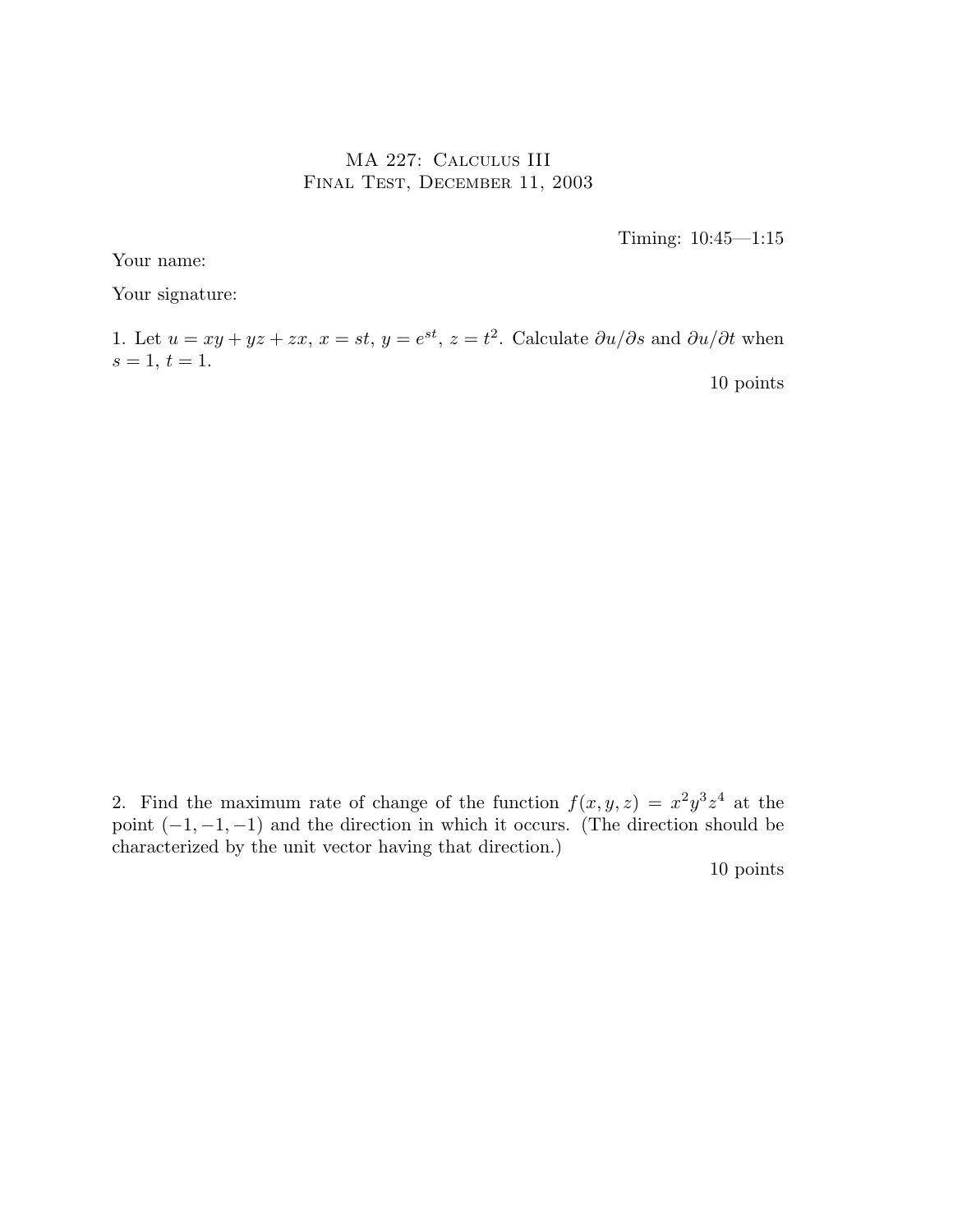3. Find the absolute maximum and minimum values of  $f(x, y) = xy^2$  on the unit disk of radius 2 centered at the origin.

10 points

4. Find the maximum and minimum values of  $f(x, y, z) = 3x - y - 3z$  subject to the constraints  $x + y - z = 0$  and  $x^2 + 2z^2 = 1$ .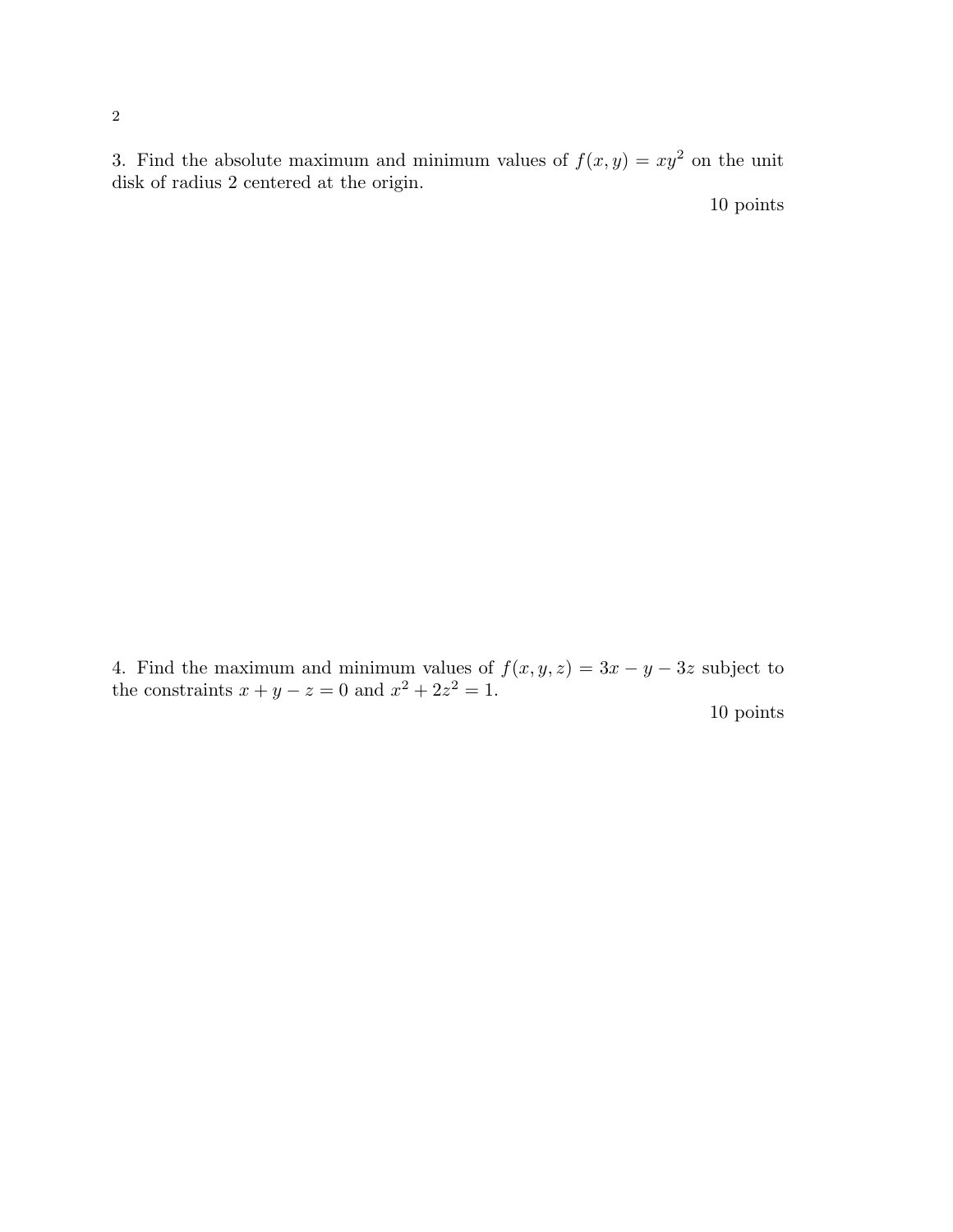5. Find the volume of the solid bounded by the elliptic paraboloid  $z = (x-1)^2 + 4y^2$ , the planes  $x = 3$  and  $y = 3$ , and the coordinate planes.

10 points

6. Find the double integral of the function  $f(x, y) = ye^x$  on the triangular region with vertices  $(0, 0)$ ,  $(3, 0)$ , and  $(1, 1)$ . 10 points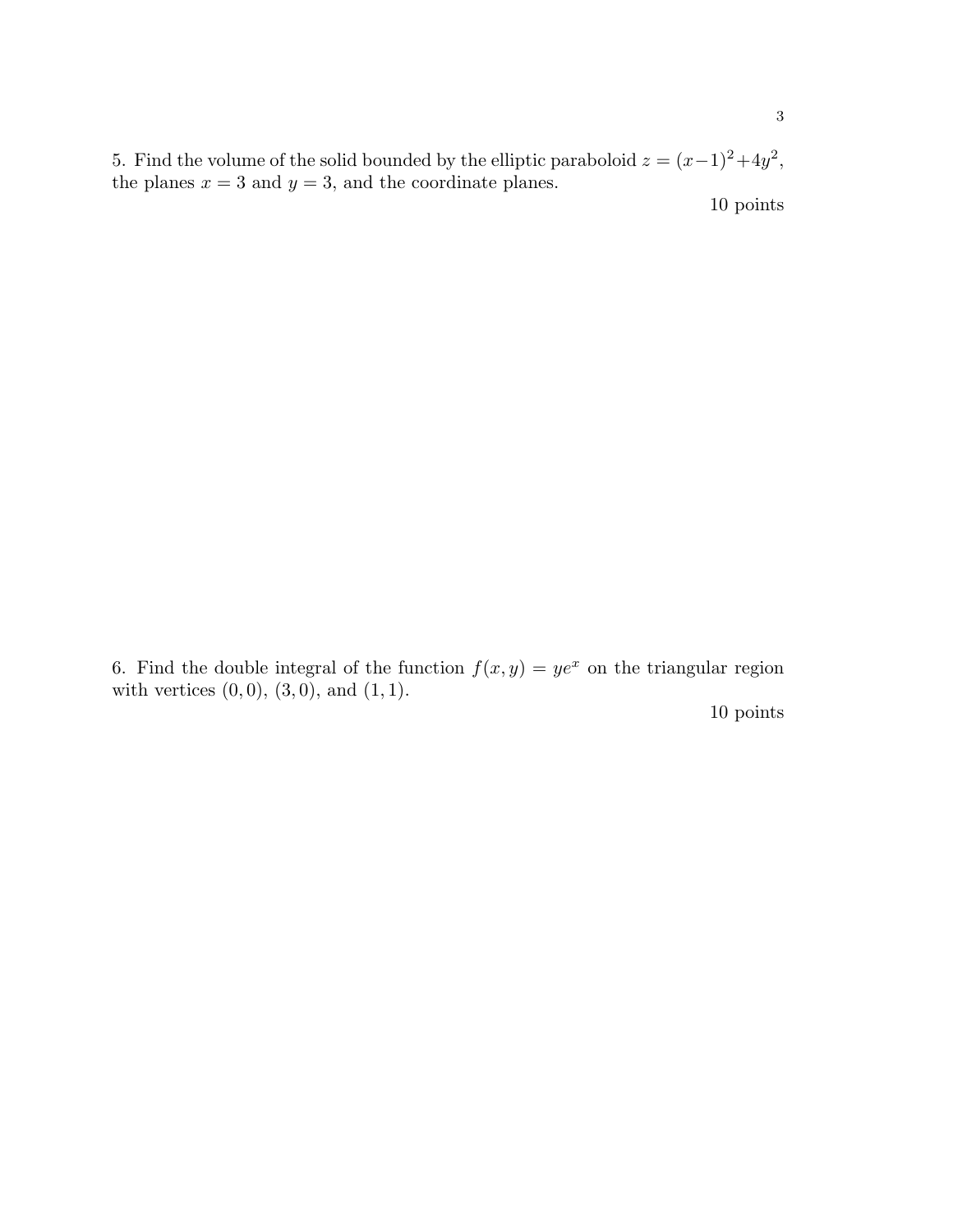7. Find the volume of the solid that is inside the cylinder  $x^2 + y^2 = 4$  and the ellipsoid  $4x^2 + 4y^2 + \frac{z^2}{4}$ 4  $= 64.$ 10 points

8. A lamina is defined by the inequalities  $x^2 + y^2 \le 4$ ,  $x \ge 0$ ,  $y \ge 0$ . The mass density is  $\rho(x,y) = x^2 + y^2$ . Find the moments of inertia  $I_x$ ,  $I_y$ ,  $I_0$ .